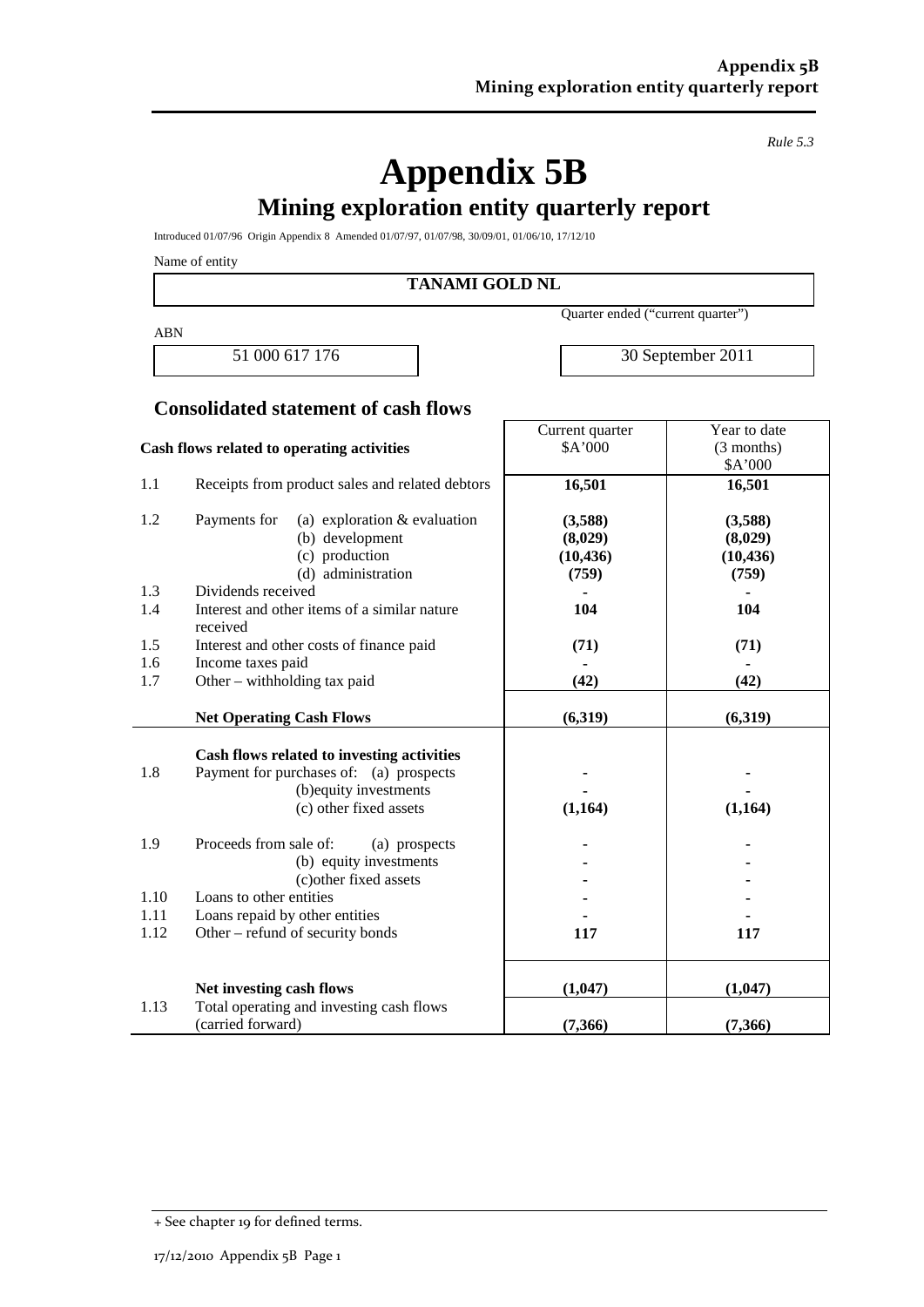#### **Appendix 5B Mining exploration entity quarterly report**

| 1.13 | Total operating and investing cash flows      |               |               |
|------|-----------------------------------------------|---------------|---------------|
|      | (brought forward)                             | (7,366)       | (7,366)       |
|      |                                               |               |               |
|      | Cash flows related to financing activities    |               |               |
| 1.14 | Proceeds from issues of shares, options, etc. |               |               |
| 1.15 | Proceeds from sale of forfeited shares        |               |               |
| 1.16 | Proceeds from borrowings                      | 4,997         | 4,997         |
| 1.17 | Repayment of borrowings                       | (42)          | (42)          |
| 1.18 | Dividends paid                                |               |               |
| 1.19 | Other (provide details if material)           | (420)         | (420)         |
|      |                                               |               |               |
|      | Net financing cash flows                      | 4,535         | 4,535         |
|      |                                               |               |               |
|      | Net increase (decrease) in cash held          | (2, 831)      | (2, 831)      |
|      |                                               |               |               |
| 1.20 | Cash at beginning of quarter/year to date     | 6,748         | 6,748         |
| 1.21 | Exchange rate adjustments to item 1.20        |               |               |
|      |                                               |               |               |
| 1.22 | Cash at end of quarter                        | $3,917^{(1)}$ | $3,917^{(1)}$ |
|      |                                               |               |               |

<sup>1</sup>In addition to the \$3.917 million cash on hand as at 30 September 2011, Tanami Gold NL had an **additional \$1.362 million in gold on hand and in transit for a total of \$5.279 million.**

### **Payments to directors of the entity and associates of the directors Payments to related entities of the entity and associates of the related entities**

|      |                                                                  | Current quarter<br>\$A'000 |
|------|------------------------------------------------------------------|----------------------------|
| 1.23 | Aggregate amount of payments to the parties included in item 1.2 | (163)                      |
| 1.24 | Aggregate amount of loans to the parties included in item 1.10   | -                          |

1.25 Explanation necessary for an understanding of the transactions

**Directors' base remuneration (136)**

### **Non-cash financing and investing activities**

2.1 Details of financing and investing transactions which have had a material effect on consolidated assets and liabilities but did not involve cash flows

**N/A**

2.2 Details of outlays made by other entities to establish or increase their share in projects in which the reporting entity has an interest

**N/A**

<sup>+</sup> See chapter 19 for defined terms.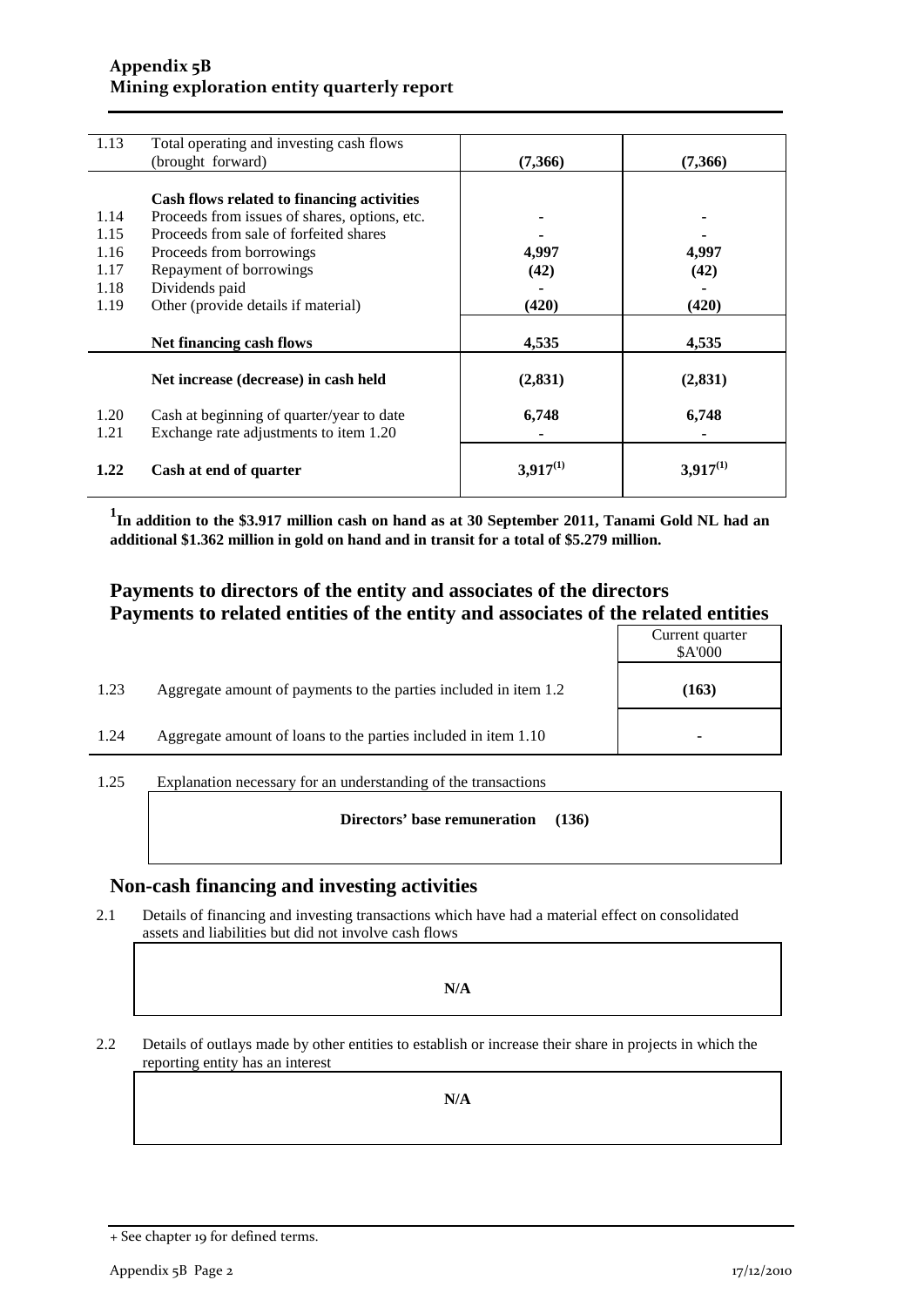# **Financing facilities available**

*Add notes as necessary for an understanding of the position.*

|     |                             | Amount available<br>A'000 | Amount used<br>A'000 |
|-----|-----------------------------|---------------------------|----------------------|
| 3.1 | Loan facilities             | 30,731                    | 30,731               |
| 3.2 | Credit standby arrangements | ۰                         | ۰                    |

#### **Estimated cash outflows for next quarter**

|     | л.                         | \$A'000 |
|-----|----------------------------|---------|
| 4.1 | Exploration and evaluation | 3,000   |
| 4.2 | Development                | 4,400   |
| 4.3 | Production                 | 12,200  |
| 4.4 | Administration             | 666     |
|     | <b>Total</b>               | 20,266  |

## **Reconciliation of cash**

| Reconciliation of cash at the end of the quarter (as<br>shown in the consolidated statement of cash flows) to<br>the related items in the accounts is as follows. |  | Current quarter<br>A'000 | Previous quarter<br>\$A'000 |
|-------------------------------------------------------------------------------------------------------------------------------------------------------------------|--|--------------------------|-----------------------------|
| Cash on hand and at bank<br>5.1                                                                                                                                   |  | $3,917^{(1)}$            | 6,748                       |
| 5.2<br>Deposits at call                                                                                                                                           |  |                          |                             |
| 5.3<br>Bank overdraft                                                                                                                                             |  |                          |                             |
| 5.4<br>Other (provide details)                                                                                                                                    |  |                          |                             |
| <b>Total: cash at end of quarter</b> (item 1.22)                                                                                                                  |  | $3,917^{(1)}$            | 6.748                       |

**1 In addition to the \$3.917 million cash on hand as at 30 September 2011, Tanami Gold NL had an additional \$1.362 million in gold on hand and in transit for a total of \$5.279 million.**

<sup>+</sup> See chapter 19 for defined terms.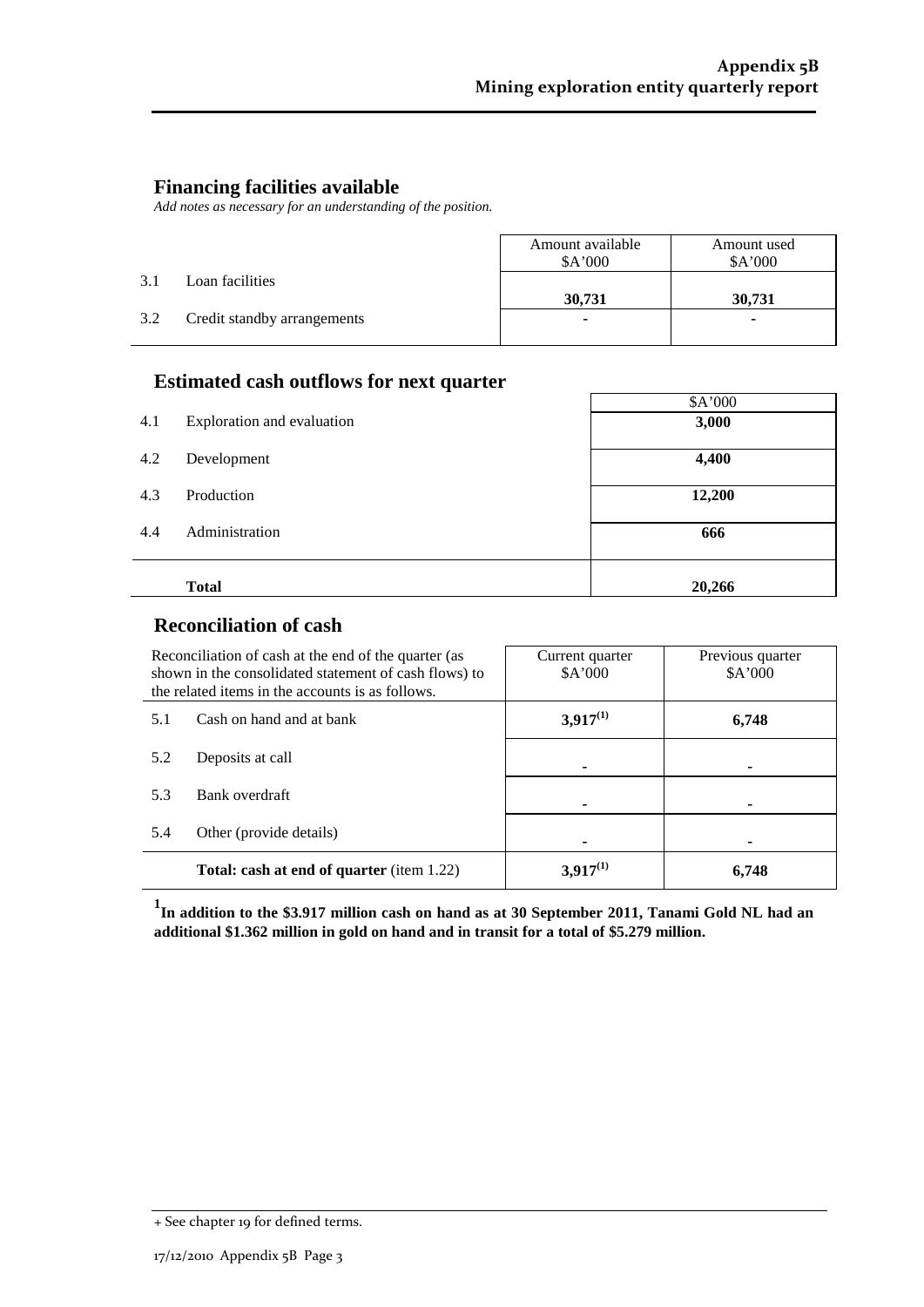# **Changes in interests in mining tenements**

|     |                                                                     | Tenement<br>reference | Nature of interest<br>(note (2))                                                           | Interest at<br>beginning | Interest at<br>end of    |
|-----|---------------------------------------------------------------------|-----------------------|--------------------------------------------------------------------------------------------|--------------------------|--------------------------|
|     |                                                                     |                       |                                                                                            | of quarter               | quarter                  |
| 6.1 | Interests in mining<br>tenements relinquished,<br>reduced or lapsed |                       | <b>Reduction in area by</b><br>Compulsory/<br><b>Voluntary Partial</b><br><b>Surrender</b> |                          |                          |
|     |                                                                     |                       | Nil                                                                                        |                          |                          |
|     |                                                                     |                       | <b>Outright Surrender</b>                                                                  |                          |                          |
|     |                                                                     | P80/1665<br>P80/1678  | 23 hectares<br>109 hectares                                                                | 100%<br>100%             | <b>NIL</b><br><b>NIL</b> |
|     |                                                                     |                       | <b>Expiry</b>                                                                              |                          |                          |
|     |                                                                     |                       | Nil                                                                                        |                          |                          |
|     |                                                                     |                       | <b>Withdrawal</b>                                                                          |                          |                          |
|     |                                                                     | L80/44                | 1 hectare                                                                                  | 100%                     | <b>NIL</b>               |
|     |                                                                     |                       | <b>Sale</b>                                                                                |                          |                          |
|     |                                                                     |                       | <b>Nil</b>                                                                                 |                          |                          |
| 6.2 | Interests in mining<br>tenements acquired or<br>increased           |                       | <b>Application for</b><br><b>Exploration Licence</b>                                       |                          |                          |
|     |                                                                     |                       | Nil                                                                                        |                          |                          |
|     |                                                                     |                       | <b>Purchase</b>                                                                            |                          |                          |
|     |                                                                     |                       | Nil                                                                                        |                          |                          |

<sup>+</sup> See chapter 19 for defined terms.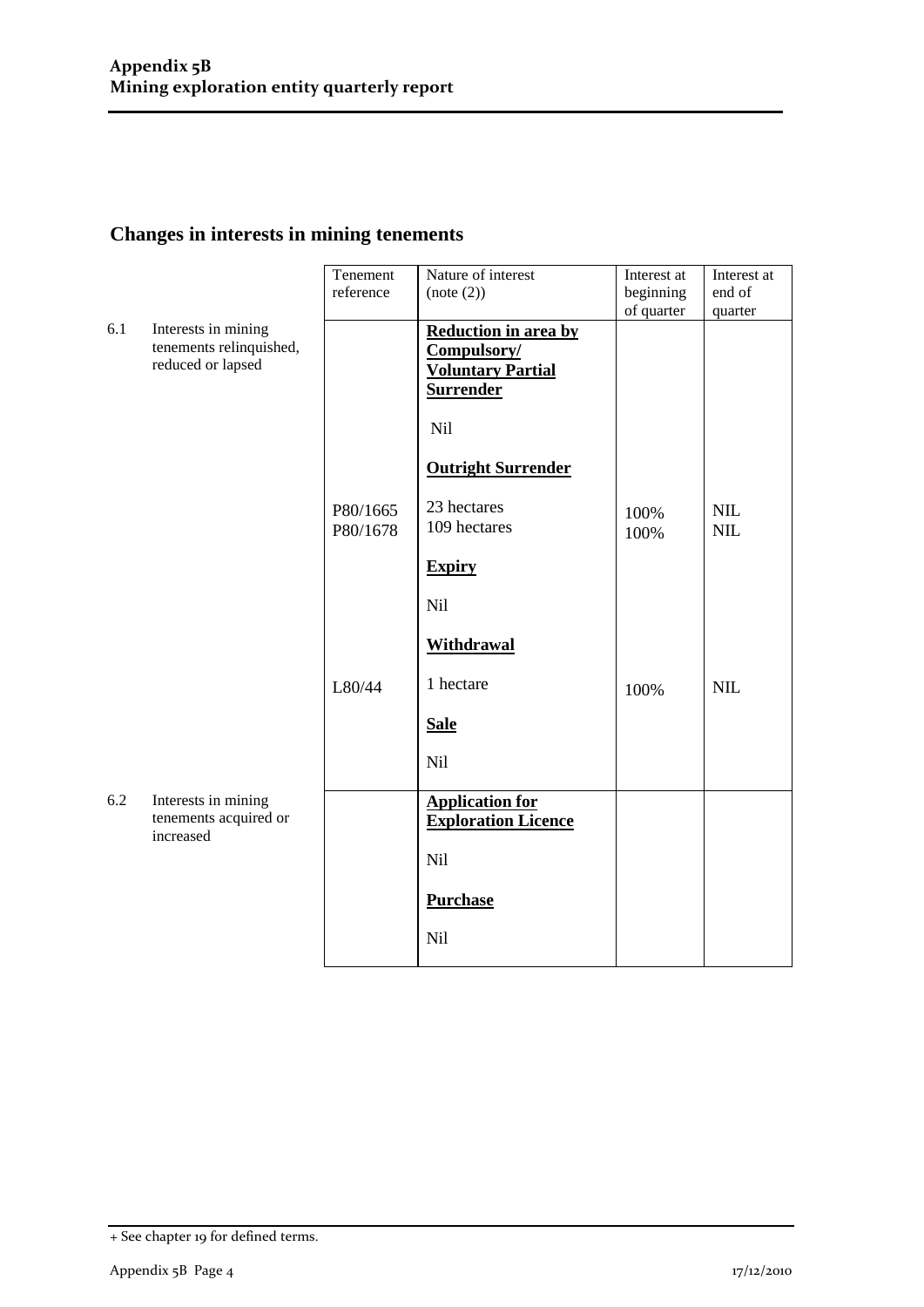### **Issued and quoted securities at end of current quarter**

*Description includes rate of interest and any redemption or conversion rights together with prices and dates.*

|      |                                                                                                                                               | Total number               | Number quoted | Issue price per<br>security (see note<br>$3)$ (cents) | Amount paid up per<br>security (see note 3)<br>(cents) |
|------|-----------------------------------------------------------------------------------------------------------------------------------------------|----------------------------|---------------|-------------------------------------------------------|--------------------------------------------------------|
| 7.1  | Preference<br>*securities(descr<br><i>iption</i> )                                                                                            |                            |               |                                                       |                                                        |
| 7.2  | Changes during<br>quarter<br>(a) Increases<br>through issues<br>(b) Decreases<br>through returns<br>of capital, buy-<br>backs,<br>redemptions |                            |               |                                                       |                                                        |
| 7.3  | +Ordinary<br>securities                                                                                                                       | 260,997,677                | 260,997,677   |                                                       |                                                        |
| 7.4  | Changes during<br>quarter<br>(a) Increases<br>through issues<br>(b) Decreases<br>through returns<br>of capital, buy-<br>backs                 |                            |               |                                                       |                                                        |
| 7.5  | +Convertible<br>debt securities<br>(description)                                                                                              |                            |               |                                                       |                                                        |
| 7.6  | Changes during<br>quarter<br>(a) Increases<br>through issues<br>(b) Decreases<br>through<br>securities<br>matured,<br>converted               |                            |               |                                                       |                                                        |
| 7.7  | <b>Options</b> (descript<br>ion and<br>conversion<br>factor)                                                                                  | 26,667<br>58,334<br>58,334 |               | Exercise price<br>\$4.50<br>\$6.00<br>\$4.50          | Expiry date<br>31/03/2012<br>22/11/2012<br>22/11/2012  |
| 7.8  | Issued during<br>quarter                                                                                                                      |                            |               |                                                       |                                                        |
| 7.9  | <b>Exercised</b> during<br>quarter                                                                                                            |                            |               |                                                       |                                                        |
| 7.10 | <b>Expired during</b><br>quarter                                                                                                              | 3,333                      |               | \$4.50                                                | 31/03/2012                                             |
| 7.11 | <b>Debentures</b><br>(totals only)                                                                                                            |                            |               |                                                       |                                                        |
| 7.12 | <b>Unsecured</b><br>notes (totals<br><i>only</i> )                                                                                            |                            |               |                                                       |                                                        |

<sup>+</sup> See chapter 19 for defined terms.